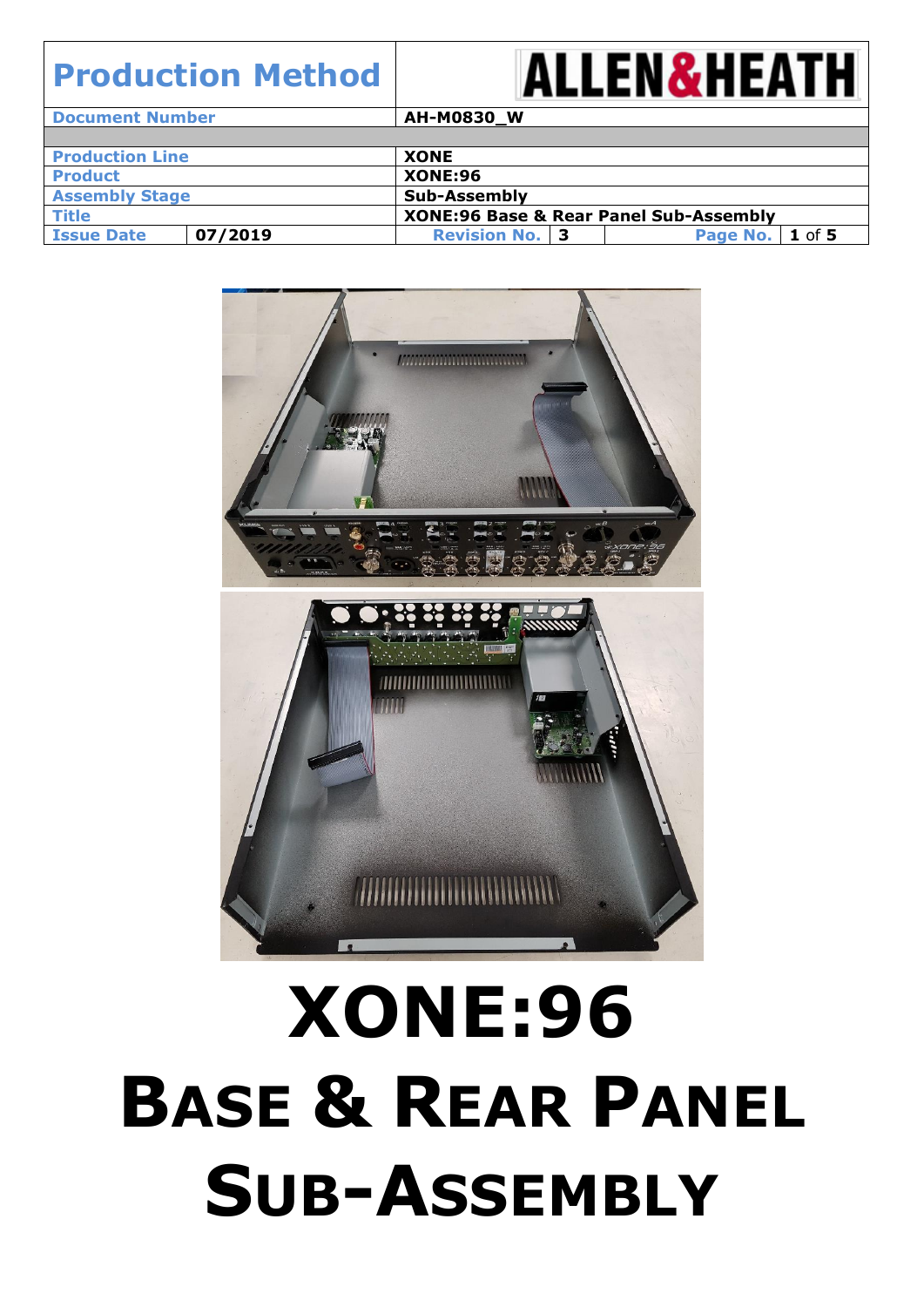

| <b>Document Number</b> |         | AH-M0830_W                                        |                    |
|------------------------|---------|---------------------------------------------------|--------------------|
|                        |         |                                                   |                    |
| <b>Production Line</b> |         | <b>XONE</b>                                       |                    |
| <b>Product</b>         |         | <b>XONE:96</b>                                    |                    |
| <b>Assembly Stage</b>  |         | Sub-Assembly                                      |                    |
| <b>Title</b>           |         | <b>XONE:96 Base &amp; Rear Panel Sub-Assembly</b> |                    |
| <b>Issue Date</b>      | 07/2019 | <b>Revision No. 3</b>                             | 2 of 5<br>Page No. |

#### **A. Equipment & Tools List:**

|      | Description                  |
|------|------------------------------|
|      | T10 Torx Screwdriver         |
| ji.  | 5.5mm hex socket screwdriver |
| iii. | T8 Torx Screwdriver          |

#### **B. Parts List:**

|                | [A&H P/N] | <b>Description</b>                     | <u>Qty</u>     |
|----------------|-----------|----------------------------------------|----------------|
| a.             | AA11221   | XONE:96 base panel                     | 1              |
| b.             | 004-989X  | PCBA XONE: 96 PSU & INLET              | 1              |
| $\mathsf{C}$ . | AB0072    | SCREW M3X6 PAN TORX (i)                | $\overline{2}$ |
| d.             | AB8592    | <b>SCREW M3X5 TRUNC CSK TORX (iii)</b> | 9              |
| e.             | AH-M0829  | XONE:96 rear sub-assembly              | 1              |
| f.             | AB0102    | <b>NUT M3 NYLOCK (ii)</b>              | 3              |
| g.             | AB5564    | SCREW M3X12 PAN TORX (i)               | $\overline{2}$ |
| h.             | AB8831    | RIVET PLAST SNAP 4MM BLK               | 4              |
| i.             | AK8830    | FEET FAST 40DIA SHOCK/VIB              | 4              |
| J.             | AA11226   | <b>INSUL POLYFILM XONE:96</b>          | 1              |
| Ι.             | AB0073    | SCREW M3X8 PAN TORX BK (i)             | 2              |

#### **C. Update Information Notes:**

| Step No.   Description                                                                                             | Reason         |
|--------------------------------------------------------------------------------------------------------------------|----------------|
| <sup>1</sup> Change power IEC socket 2 off screws from AB0072 to AB0073<br>"2 off SCREW M3X8 PAN TORX BK [AB0073]" | Part<br>Change |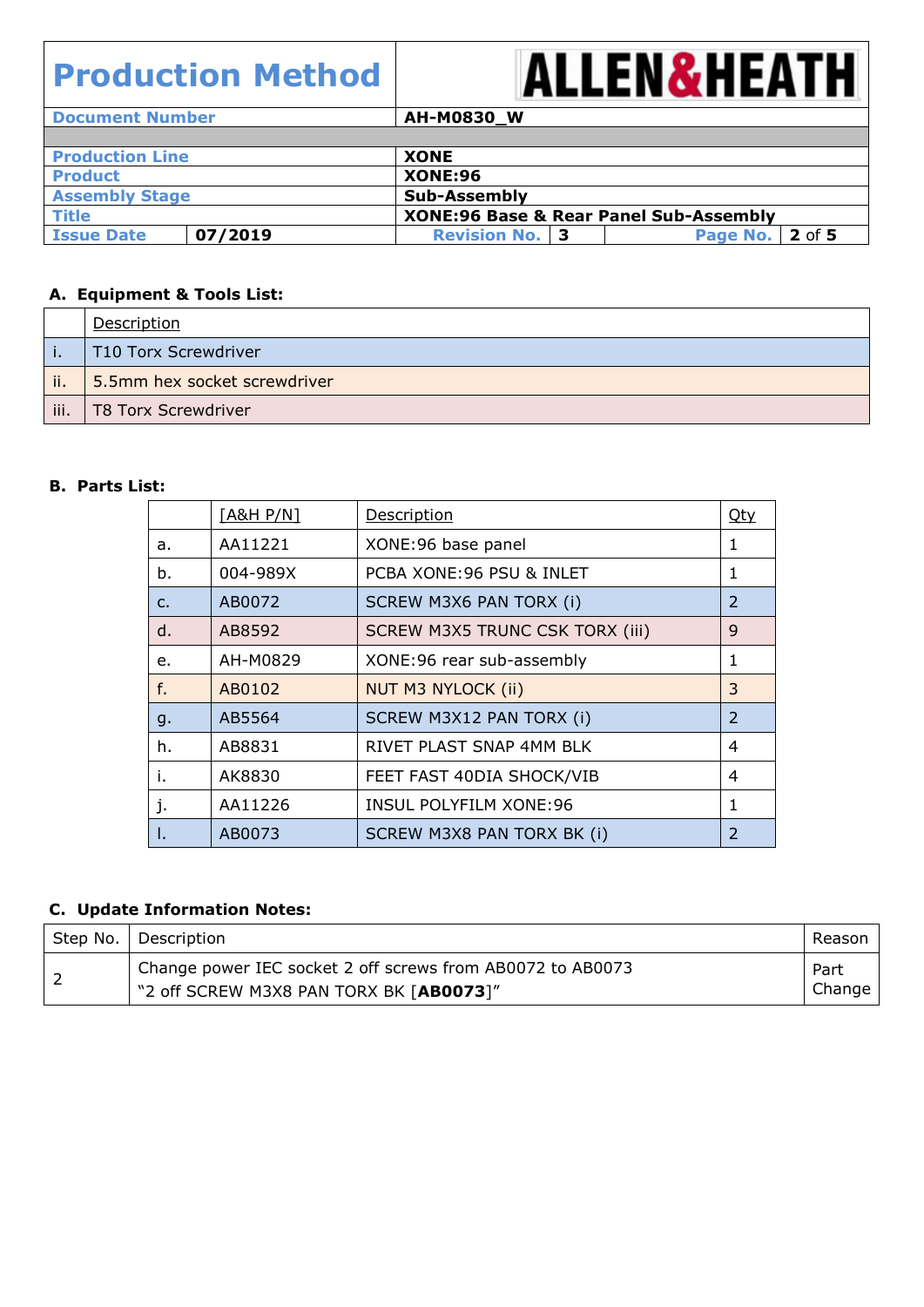

| <b>Document Number</b> |         | AH-M0830_W                                        |                        |
|------------------------|---------|---------------------------------------------------|------------------------|
|                        |         |                                                   |                        |
| <b>Production Line</b> |         | <b>XONE</b>                                       |                        |
| <b>Product</b>         |         | <b>XONE:96</b>                                    |                        |
| <b>Assembly Stage</b>  |         | <b>Sub-Assembly</b>                               |                        |
| <b>Title</b>           |         | <b>XONE:96 Base &amp; Rear Panel Sub-Assembly</b> |                        |
| <b>Issue Date</b>      | 07/2019 | <b>Revision No. 3</b>                             | <b>Page No. 3 of 5</b> |

#### **D. Assembly Instructions:**

| 1              | Pick 1 off XONE:96 base panel [AA11221] and check for any defects on the metalwork and artwork.                                                                                                                                                                                               |
|----------------|-----------------------------------------------------------------------------------------------------------------------------------------------------------------------------------------------------------------------------------------------------------------------------------------------|
|                |                                                                                                                                                                                                                                                                                               |
|                | <b>ALLEN&amp;HEATH</b><br><b>ALLEN&amp;HEATH</b>                                                                                                                                                                                                                                              |
| $\overline{2}$ | Pick 1 off INSUL POLYFILM XONE:96 [AA11226] and mount underneath a 1 off PCBA XONE:96 PSU<br>& INLET [004-989X], fit inside the base panel and secure it with 2 off SCREW M3X6 PAN TORX<br>[AB0072], 2 off SCREW M3X8 PAN TORX BK [AB0073] and 3 off SCREW M3X5 TRUNC CSK TORX<br>$[AB8592].$ |
|                |                                                                                                                                                                                                                                                                                               |
|                | $\mathbb{C}$<br>L                                                                                                                                                                                                                                                                             |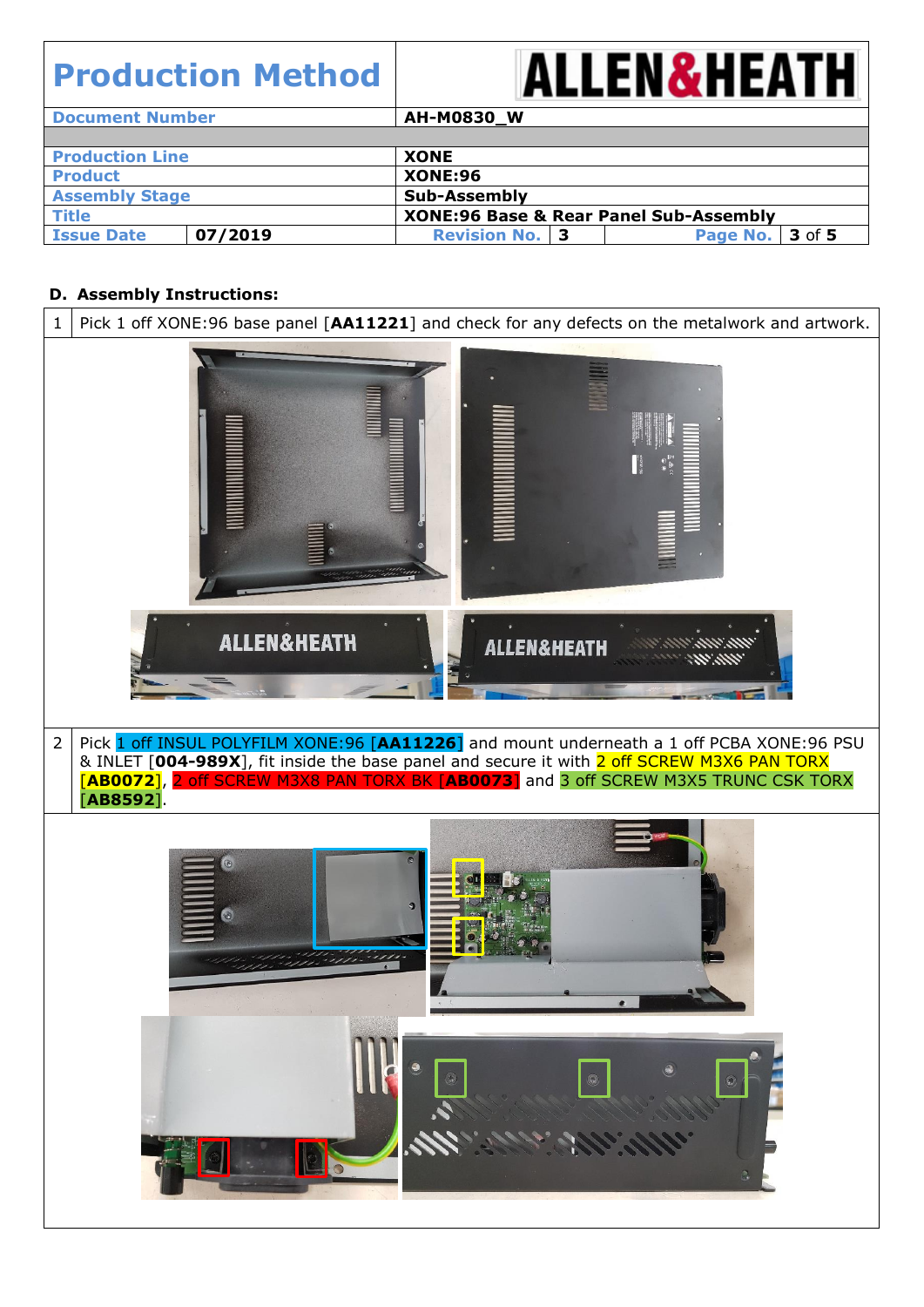

| <b>Document Number</b> |         | <b>AH-M0830_W</b>     |  |                                                   |        |  |
|------------------------|---------|-----------------------|--|---------------------------------------------------|--------|--|
|                        |         |                       |  |                                                   |        |  |
| <b>Production Line</b> |         | <b>XONE</b>           |  |                                                   |        |  |
| <b>Product</b>         |         | <b>XONE:96</b>        |  |                                                   |        |  |
| <b>Assembly Stage</b>  |         | Sub-Assembly          |  |                                                   |        |  |
| <b>Title</b>           |         |                       |  | <b>XONE:96 Base &amp; Rear Panel Sub-Assembly</b> |        |  |
| <b>Issue Date</b>      | 07/2019 | <b>Revision No. 3</b> |  | Page No.                                          | 4 of 5 |  |